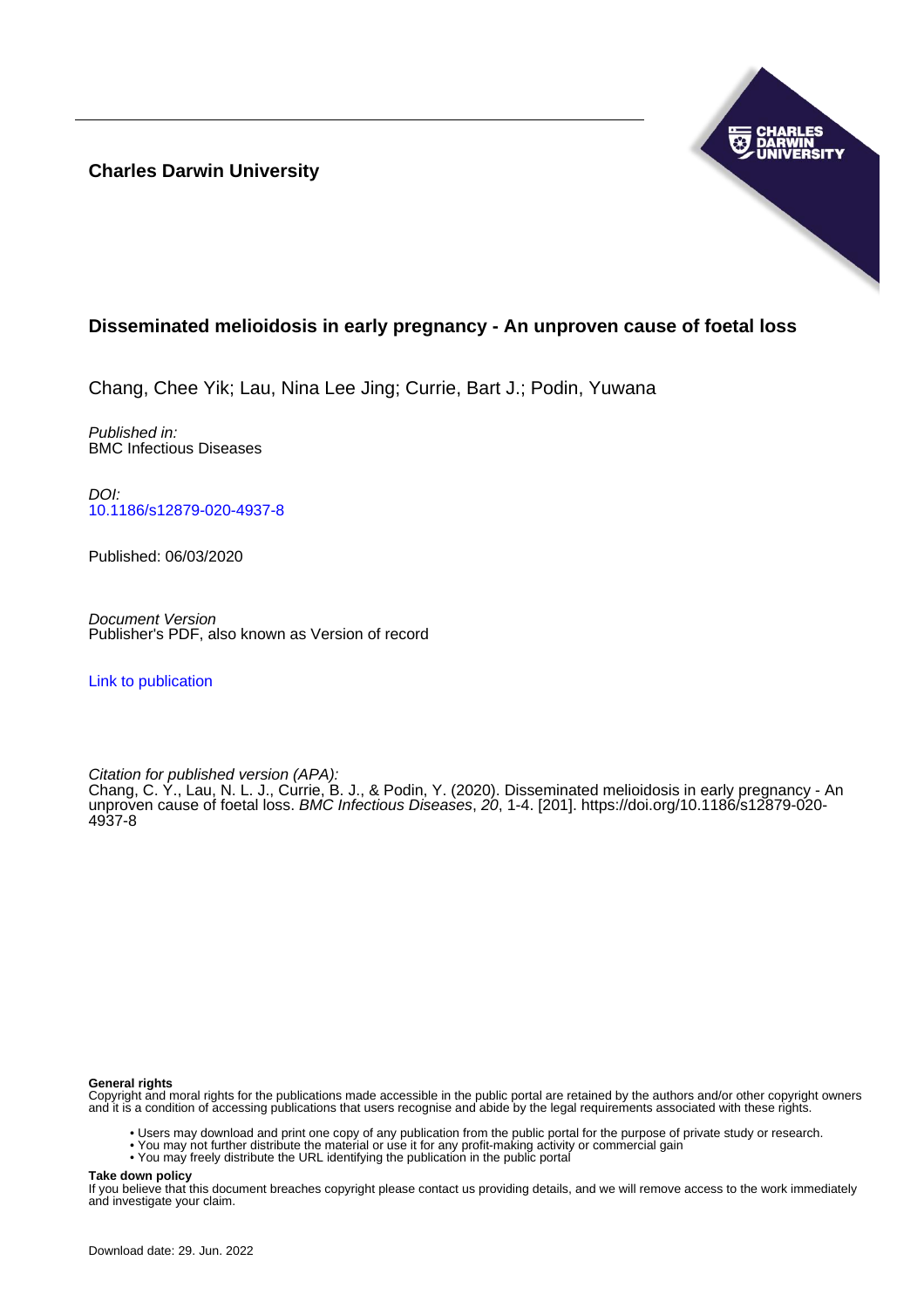# **CASE REPORT CASE REPORT CASE REPORT**

# Disseminated melioidosis in early pregnancy - an unproven cause of foetal loss

Chee Yik Chang<sup>1</sup>, Nina Lee Jing Lau<sup>2</sup>, Bart J. Currie<sup>3</sup> and Yuwana Podin<sup>4[\\*](http://orcid.org/0000-0002-4984-2394)</sup>

# Abstract

**Background:** Melioidosis is a potentially life-threatening infection caused by the Gram-negative bacterium Burkholderia pseudomallei. Melioidosis is difficult to diagnose due to its diverse clinical manifestations, which often delays administration of appropriate antibiotic therapy.

Case presentation: Melioidosis is uncommon in pregnancy but both spontaneous abortion and neonatal melioidosis have been reported. We report a case of bacteraemic melioidosis in a young woman with a subsequent spontaneous abortion, with B. pseudomallei cultured from a high vaginal swab as well as blood.

**Conclusion:** It remains unclear in this and previously reported cases as to whether the maternal melioidosis was sexually transmitted.

Keywords: Melioidosis, Burkholderia pseudomallei, Pregnancy, Abortion

# Background

Melioidosis is an infection caused by the Gram-negative bacterium, Burkholderia pseudomallei. It is an endemic disease in northern Australia and Southeast Asian countries, especially Thailand and Malaysia, and is being increasingly recognised in other regions globally [\[1](#page-4-0)].

Melioidosis can virtually affect any organ in the body and can present with diverse clinical manifestations, including pneumonia, genitourinary infection, skin and soft tissue infection, internal organ abscesses, neurological melioidosis, septic arthritis, and fulminant sepsis without evident focus [\[2\]](#page-4-0). Despite improvements in antibiotic therapy, melioidosis is still associated with a high mortality attributable to severe sepsis and its complications [\[3](#page-4-0)].

Among the well-recognized modes of acquisition are inhalation, ingestion, and inoculation, but the relative contributions of each are yet to be determined [\[3](#page-4-0)].

<sup>4</sup>Institute of Health and Community Medicine, University Malaysia Sarawak, Kota Samarahan, Sarawak, Malaysia

uncommon. Sexual transmission in particular, has been suggested but has not been definitively established as a mode of infection  $[3, 4]$  $[3, 4]$  $[3, 4]$ . There was one reported case of possible sexual transmission from a returned United States serviceman to his partner. He was diagnosed with culture-confirmed B. pseudomallei prostatitis. Upon further investigations, both the patient and his wife demonstrated high indirect haemagglutination assay (IHA), which was considered suggestive of recent B. *pseudomal*lei infection [[5](#page-4-0)]. Nevertheless the wife was asymptomatic and her vaginal and cervical cultures were negative for B. pseudomallei. Therefore, this case report which is often quoted as evidence of sexual transmission of B. pseudomallei remains speculative and unconfirmed.

Person-to-person transmission of B. pseudomallei is very

There has been very little clinical evidence on pregnancy outcomes in women with melioidosis, and it is unknown if pregnant women are specifically more susceptible to B. pseudomallei or if they experience more severe disease [[6](#page-4-0)]. We present a case of bacteraemic melioidosis with splenic abscesses in a young, healthy

© The Author(s), 2020 **Open Access** This article is licensed under a Creative Commons Attribution 4.0 International License, which permits use, sharing, adaptation, distribution and reproduction in any medium or format, as long as you give appropriate credit to the original author(s) and the source, provide a link to the Creative Commons licence, and indicate if changes were made. The images or other third party material in this article are included in the article's Creative Commons licence, unless indicated otherwise in a credit line to the material. If material is not included in the article's Creative Commons licence and your intended use is not permitted by statutory regulation or exceeds the permitted use, you will need to obtain permission directly from the copyright holder. To view a copy of this licence, visit [http://creativecommons.org/licenses/by/4.0/.](http://creativecommons.org/licenses/by/4.0/) The Creative Commons Public Domain Dedication waiver [\(http://creativecommons.org/publicdomain/zero/1.0/](http://creativecommons.org/publicdomain/zero/1.0/)) applies to the data made available in this article, unless otherwise stated in a credit line to the data.

\* Correspondence: [pyuwana@unimas.my](mailto:pyuwana@unimas.my) <sup>4</sup>

Chang et al. BMC Infectious Diseases (2020) 20:201

https://doi.org/10.1186/s12879-020-4937-8







Check for updates

Full list of author information is available at the end of the article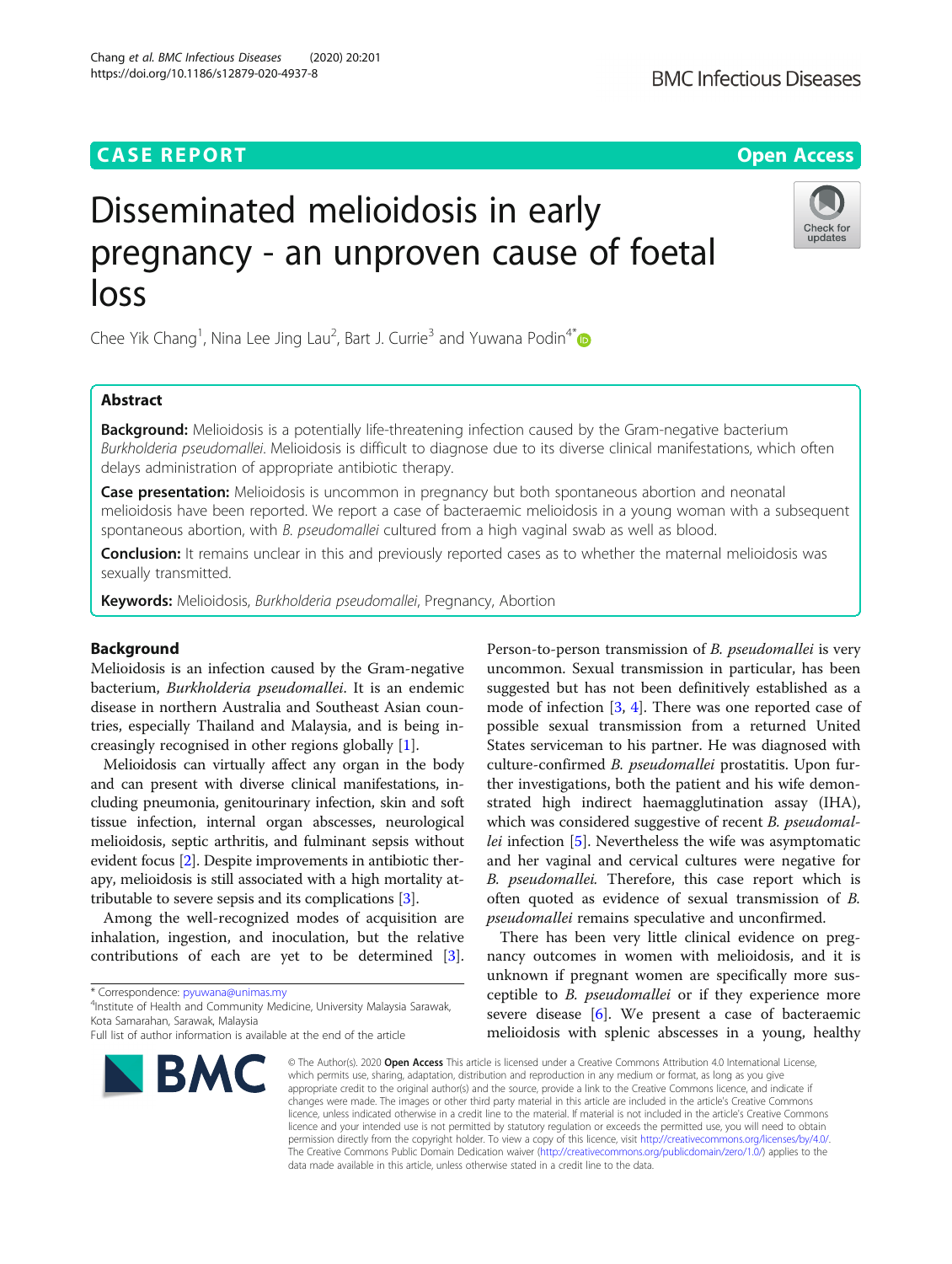woman complicated with early pregnancy loss, with B. pseudomallei recovered from the blood and high vaginal swab (HVS) cultures.

## Case presentation

A 25-year-old housewife, with no prior medical illness presented to Kapit Hospital, Sarawak, Malaysian Borneo, with fever associated with dysuria, urinary frequency and vaginal discharge 1 week prior. She denied cough, shortness of breath or chest pain. She divorced 4 years prior, and was living with a healthy male partner and her two children.

Upon arrival at the hospital, her general condition was stable. Physical examination revealed a blood pressure of 132/76 mmHg, pulse rate of 123 beats/min and temperature of 38.6 °C. Her respiratory rate was 20 breaths/min and the oxygen saturation on room air measured by pulse oximetry was 96%. The remainder of the physical examination was unremarkable.

Haematological analysis showed a haemoglobin of 13 g/dL, white blood cell count of  $19 \times 10^3 / \mu$ L and platelet count of  $431 \times 10^3/\mu$ L. She was noted to have mild renal impairment with a raised serum creatinine at 129 μmol/ L, while the electrolytes and liver function tests were within the normal range. The blood gas analysis revealed a compensated metabolic acidosis with good arterial oxygenation (pH 7.41,  $PaO<sub>2</sub>$  107 mmHg,  $PaCO<sub>2</sub>$  21 mmHg,  $HCO<sub>3</sub>$  13 mmol/L, base excess - 12 mmol/L). Urinalysis revealed leukocyturia and the presence of Trichomonas vaginalis identified by microscopic examination. A urine pregnancy test was performed, and the result was positive. Serological tests for leptospirosis and dengue were negative and so were the hepatitis B, C and HIV tests. The chest radiograph was normal.

She was subsequently admitted to the medical ward for further management. She was started on first-line antibiotics, intravenous amoxicillin-clavulanic acid and metronidazole as treatment for a presumed urinary tract infection and trichomoniasis respectively. However, her condition did not improve after 3 days of treatment as persistent fever and a worsening trend of metabolic acidosis were observed (pH 7.36, HCO $_{\rm 3}$  8 mmHg, base excess - 17 mmol/L). An abdominal ultrasonography revealed multiple splenic abscesses and normal pelvic organs. Her antibiotics were changed to intravenous ceftazidime 2 g 8 hourly as empirical treatment for melioidosis.

A detailed gynaecological examination was performed, followed by sampling of HVS for culture. Transvaginal ultrasound scan demonstrated an intrauterine pregnancy of 6 weeks and 4 days period of gestation but of unknown viability. Serial serum beta-human chorionic gonadotropin (β-hCG) was employed to determine its viability. The β-hCG test taken at 0-h and 48-h showed a reducing trend, which was indicative of a failing pregnancy. Two weeks later, she had an uneventful complete

spontaneous abortion. Culture and histopathological examination of the products of conception did not reveal any significant pathology and there was no evidence of foetal infection with B. pseudomallei.

Blood and HVS cultures yielded B. pseudomallei, grown on modified Francis culture medium without gentamicin, as the B. pseudomallei isolates from Sarawak are predominantly susceptible to aminoglycosides [\[7](#page-4-0)]. Preliminary identification using API2ONE test (Biomerieux) and Gram staining identified B. pseudomallei, which was later confirmed by real-time PCR targeting the type III secretion system  $[8]$  $[8]$ . The organism was confirmed to be susceptible to ceftazidime, amoxicillinclavulanic acid and trimethoprim-sulfamethoxazole by the Etest (Biomerieux, France) according to CLSI standard. ELISA for the detection of IgM against B. pseudomallei was negative. The urine culture was negative. She responded well to treatment, with fever and metabolic acidosis resolving by day 10. She received intravenous ceftazidime for a total of 4 weeks and repeat abdominal ultrasonography upon completion of intensive therapy showed resolution of the splenic abscesses. She then completed a 20-week course of oral doxycycline and trimethoprim-sulfamethoxazole as eradication phase treatment according to the local treatment protocol [\[9](#page-4-0)]. During follow-up review, she remained well and showed no signs of disease recurrence.

The patient's partner was totally healthy and asymptomatic. He denied having fever, penile discharge, genital ulcer or dysuria. He was offered screening for sexually transmitted diseases and melioidosis, but declined. Hence, we were unable to establish the potential sexual transmission route of B. pseudomallei in this case.

#### Discussion and conclusion

Melioidosis is caused by B. pseudomallei, which is a facultative intracellular Gram-negative, saprophytic bacterium, commonly found in soil or contaminated water [\[10\]](#page-4-0). Melioidosis is associated with a high mortality even in a developed country like Australia, with a mortality rate of approaching 20% [\[11\]](#page-4-0). Since the clinical manifestations of melioidosis are not distinctive and may range from acute septicaemia to a chronic suppurative disease, a high index of suspicion is required for the diagnosis of melioidosis. In our patient, there was a raised clinical suspicion for melioidosis as she presented with sepsis and splenic abscesses, which did not respond to first-line antibiotics. Early initiation of ceftazidime in this case proved to be an important contributory factor to the favourable survival outcome.

Bacteraemic melioidosis carries a poor prognosis. In earlier data from the Darwin study, melioidosis caused bacteraemia in almost half of all melioidosis cases with a mortality rate of 37%, compared with a mortality of 4% for patients with nonbacteraemic melioidosis [\[11](#page-4-0)]. Risk factors for melioidosis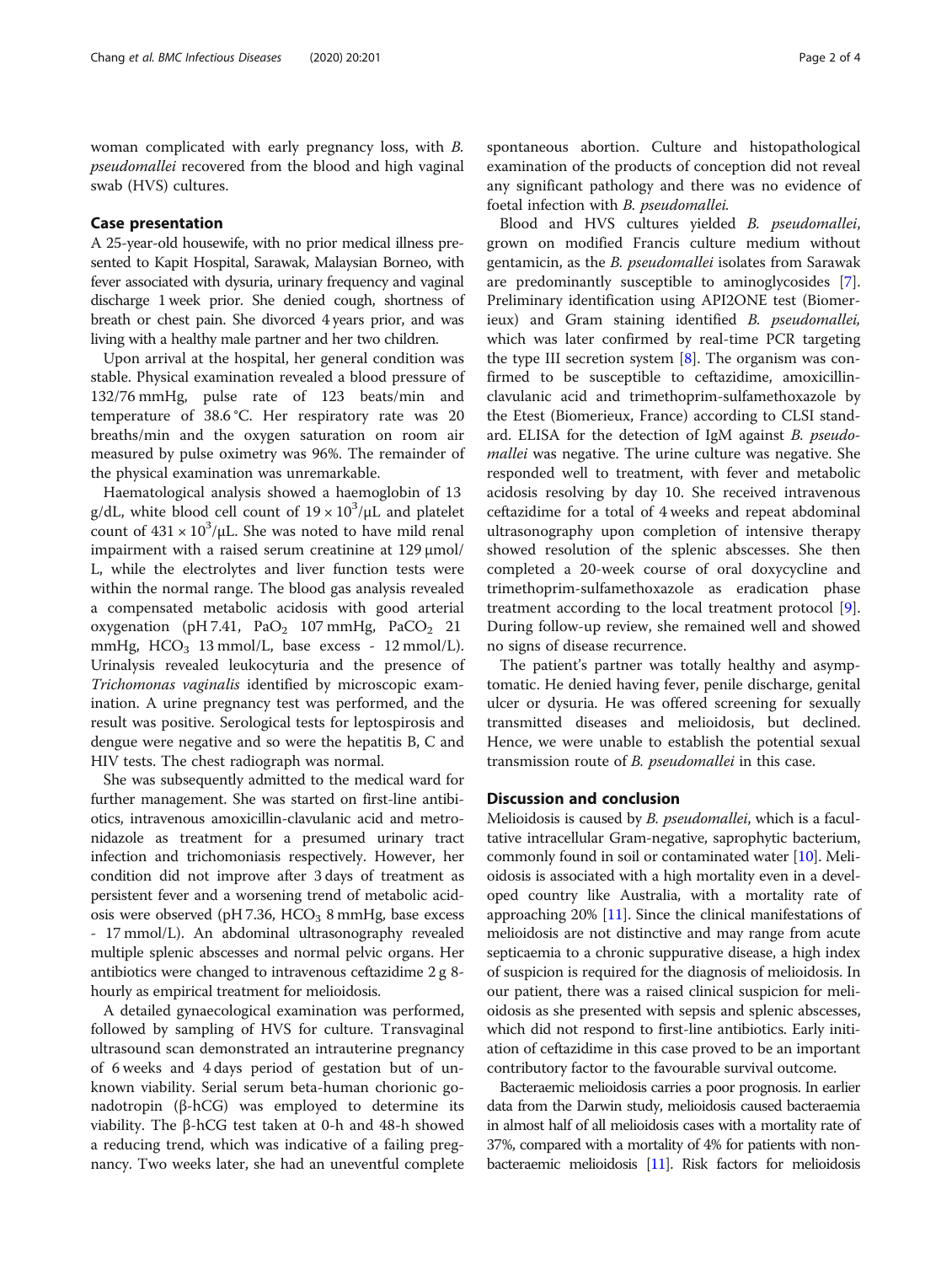include diabetes mellitus, hazardous alcohol use, preexisting renal disease, immunosuppressive therapy including steroids and thalassaemia [[10](#page-4-0)–[13\]](#page-4-0). Occupational or recreational exposure to contaminated soil or water is the usual infecting event [[10,](#page-4-0) [12\]](#page-4-0). However, patients without risk factors can also be infected with melioidosis. A review of local data in Malaysia revealed an absence of risk factor in 15–42% of cases diagnosed with melioidosis [\[13](#page-4-0)]. Our patient was a young, immunocompetent individual with no apparent risk factors for melioidosis. Therefore, absence of risk factors does not exclude melioidosis infection and this should not delay the commencement of appropriate empirical antibiotics in patients with suspected melioidosis.

A positive growth of B. pseudomallei in HVS cultures is an unusual finding and a key in understanding the possible pathogenesis in this case. Our patient presented with features of urinary tract infection and sexually transmitted disease (trichomoniasis). This means that B. pseudomallei could have been acquired from her partner through sexual transmission, with subsequent bacteraemic spread and seeding of the spleen with development of splenic abscesses. Her partner who was asymptomatic at the time of encounter might have been colonized by B. pseudomallei. Another possible explanation for her melioidosis would be haematogenous spread from her otherwise-acquired bacteraemic infection to the genitourinary tract as well as the spleen, and thus presence of B. pseudomallei in vaginal secretions. B. pseudomallei can be isolated from rectal swabs during acute human infection with melioidosis but occurred rarely in asymptomatic individuals [[14\]](#page-4-0). Meanwhile, vaginal carriage of B. pseudomallei has not been reported previously, hence the presence of B. pseudomallei in the vagina is of uncertain relevance in this present case.

Pregnancy is not a known predisposing factor for melioidosis [\[15](#page-4-0)]. Three previously reported cases in pregnancy include perinatal transmission at 32 weeks from a mother whose melioidosis was diagnosed postpartum, a case of fatal bronchopneumonia with spontaneous abortion at 16 weeks gestation, and a case of placental infection leading to preterm delivery in a mother diagnosed with melioidosis septicaemia and pneumonia in pregnancy [\[15](#page-4-0)–[17\]](#page-4-0). Webling reported on a 32-year-old lady at 24 weeks of pregnancy who presented with cystitis, vaginal discharge and an indolent ulcer of the thigh. B. pseudomallei was isolated from her urine and vaginal discharge. She absconded after a short course of treatment and had an abortion a few weeks later  $[4]$ . A systematic review identified 22 published cases of neonatal melioidosis, with pneumonia, bacteraemic infection and meningitis being common. Identified routes of infection include vertical transmission, breastfeeding, community-acquired postpartum exposure, and healthcareassociated exposure. Neonatal melioidosis is associated with an extremely high overall mortality [\[18\]](#page-4-0).

These documented cases showed that infection with B. pseudomallei might lead to adverse pregnancy outcomes. B. pseudomallei infection in pregnancy can cause intrauterine infection and subsequently foetal death and abortion, and transplacental melioidosis has also been described in animals [[19,](#page-4-0) [20\]](#page-4-0). However, in our patient, culture and histopathological examination of the products of conception did not reveal any significant pathology. We presume that the severity of the infection with bacteraemia and ongoing metabolic acidosis were significant contributory factors to the poor pregnancy outcome in this case, rather than specific infection of the foetus with *B. pseudomallei*  $[21]$  $[21]$ .

Management of melioidosis in a resource-limited setting is extremely challenging and clinicians working in endemic areas must maintain a high index of suspicion for melioidosis in order to reduce the disease-related morbidity and mortality. B. pseudomallei detected in a high vaginal swab as in the case reported here, might be the source of systemic infection or might simply result from haematogenous spread. This case has therefore not confirmed that sexual transmission of B. pseudomallei occurs. Irrespective of how it is acquired during pregnancy, melioidosis poses a higher risk of adverse pregnancy outcomes which includes miscarriage.

#### Abbreviations

HVS: High vaginal swab; IHA: Indirect haemagglutination assay; β-hCG: betahuman chorionic gonadotropin

#### Acknowledgements

We would like to thank the Director General of Health Malaysia for his permission to publish this article. The authors thank the director of Kapit Hospital, Dr. Ivan Vun Jan Shui, and all staff in the Department of Medicine and Obstetrics and Gynaecology, Kapit Hospital who jointly managed this patient. We also thank Ms. Izreena binti Saihidi, scientific officer of Kapit Hospital for performing microbiological analysis and preparation of bacterial isolate.

#### Authors' contributions

CYC wrote the initial draft paper, CYC and NLJL managed the case, YP provided input in the microbiological confirmation of the isolates, and BJC reviewed the manuscript and provided epidemiological and clinical context. All authors read and approved the final manuscript.

#### Funding

Not applicable.

#### Availability of data and materials

Not applicable.

## Ethics approval and consent to participate

Not applicable.

#### Consent for publication

Written informed consent was obtained from the patient for publication of this case report. A copy of the written consent is available for review by the Editor-in-Chief of this journal.

#### Competing interests

The authors declare that they have no competing interests.